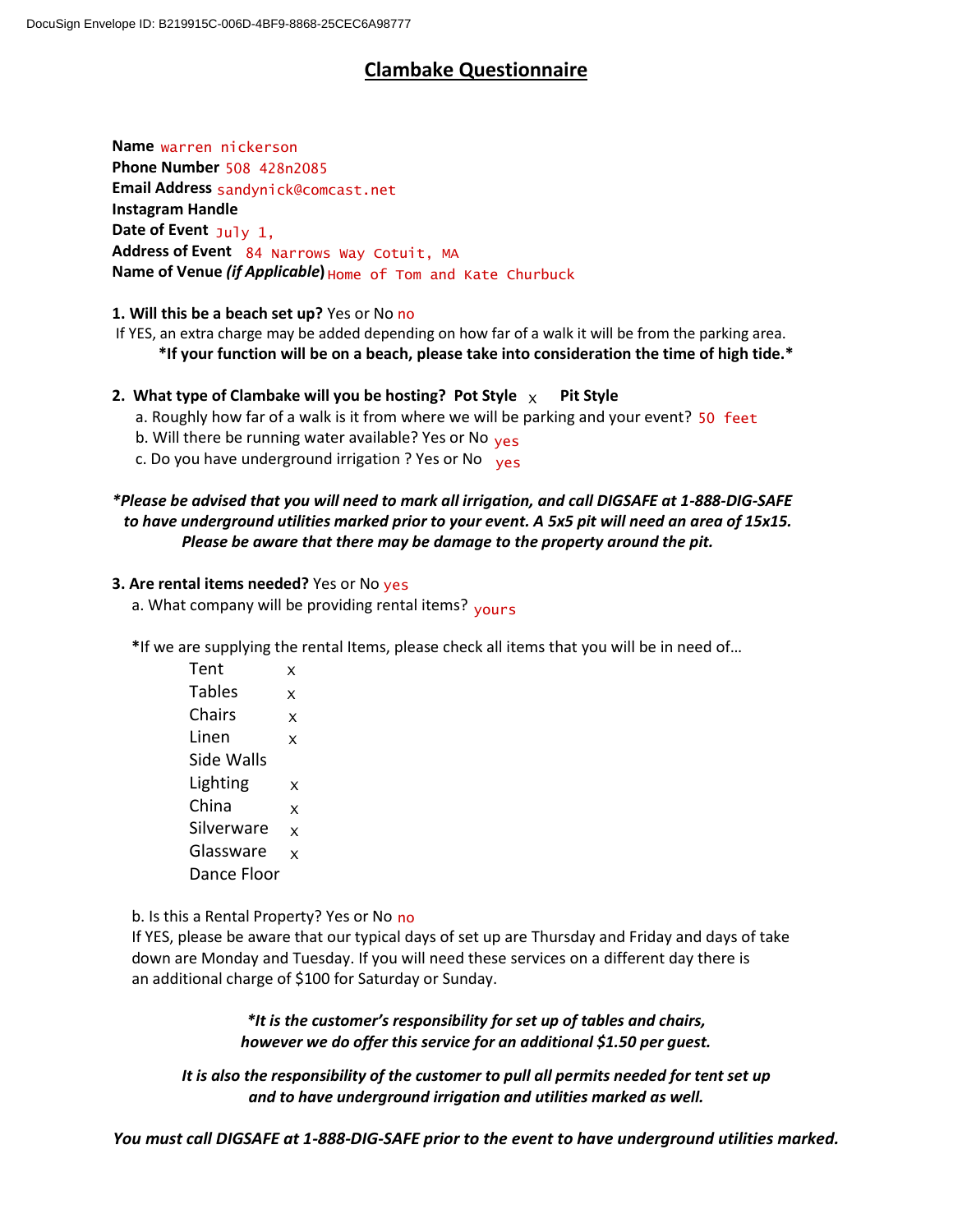# **4. What is the occasion for your event?** 80th birhtday

### **If event is a wedding…**

- a. What time is the wedding ceremony? Enter the time, or N/A
- b. Will the wedding ceremony take place on site? Yes, No or N/A
- c. Do you have an event planner if so please enter their contact info or N/A?

 *(If you do not have an event planner, we highly recommend having someone available that day to direct and answer any questions that may come up. We also suggest having a timeline of events to help prepare.)*

### **5. Will you be using china?** Yes or No yes

If YES, please make the rental company aware that you are having a clambake; they will know the correct size plates to provide.

*\*There are additional fees of \$2.00 per guest for table set up, \$2.00 per guest for china service clean up, and \$3.00per guest for china and glassware clean up.*

## **6. Will you need extra staff to fill water glasses?** Yes or No yes

*\*This service is offered at \$2.00 per guest and includes water, ice, and water pitchers.*

- **7. Will you need extra staff to stay behind to help with extra cleanup after?** Yes or No yes  *\*This service is offered at \$2.00 per guest.*
- **8. Will you need cake cutting services for your wedding cake?** Yes or No no

 *\*To add cake cutting there is an added fee of \$1.25 per guest.*

# **9. Will you require a bartender?** Yes or No <sub>yes</sub>

# *Price for bar service is \$8 per guest to serve Beer and Wine, \$10 per guest for Full Bar. \*Price is based on 50 guests or more. Please see descriptions below.*

#### **Beer & Wine**

Includes TIPS-certified bartender(s), liability insurance, ice, storage containers to keep beer and wine cold, plastic cups (glassware can be provided for an additional fee), cocktail napkins, bar supplies

#### **Full Bar**

Includes TIPS-certified bartender(s), Includes liability insurance, ice, juice and soda for standard bar drink, limes, olives, lemons, storage containers to keep beer and wine cold, plastic cups (glassware can be provided for an additional fee), cocktail napkins, bar supplies.

- a. Customer is required to provide all beer, wine, and/or liquor.
- b. All bar products need to be where the bar is located, or our staff will need to show up earlier in order to have time to set the bar up.
- c.We will need to know what types of drinks are being served.
- d. Customer will need to provide table and linen for the bar, and any electricity needed, for lighting or appliances.
- **10. Will you be serving appetizers?** Yes or No yes
- **11. Will you be having a raw bar?** Yes or No yes
- **12. Will you need kid's meals?** Yes or No no
- **13. Will you need vegetarian options?** Yes or No no
- **14. Please list all known food allergies your guests may have, or N/A**

*\*We will need to know which appetizers you would like to serve, along with your final count, 10 days prior to your event.*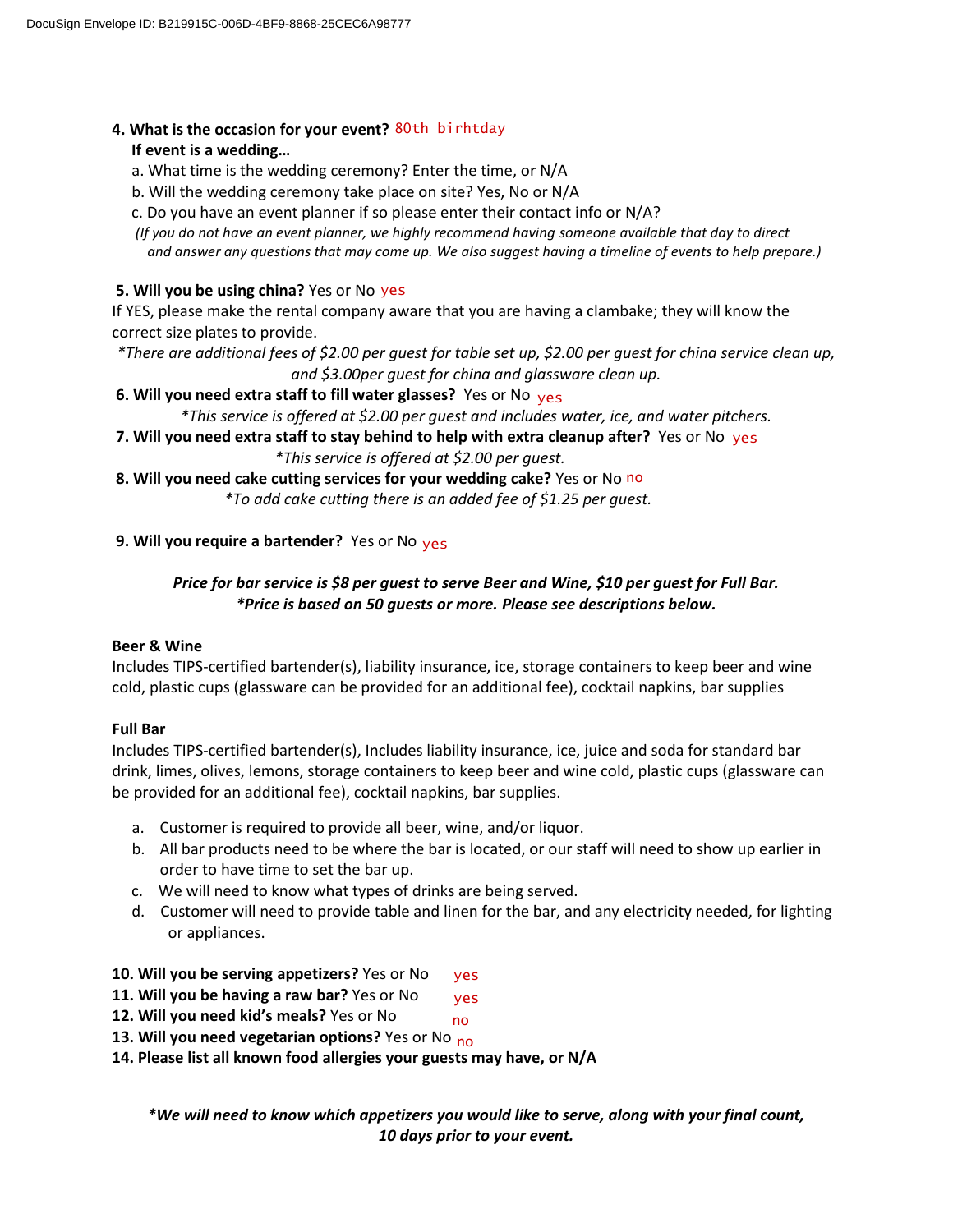## Dear Warren,

 We at Clambakes Etc. and Osterville Fish would like to thank you for the opportunity to cater your special occasion. We hope through our hard work your day as well as your guest's will be fun, filling and most of all relaxing for you.

 This contract is made effective as of 06/11/2018, by and between Warren Nickerson of P.O. Box 248 , Cotuit, MA. 02635, and Clambakes Etc. of 2952 Falmouth Rd. Osterville MA. 02655.

 Beginning on 07/01/18, Clambakes Etc. will provide the services of "catering of a clambake" for Warren Nickerson's function. Clambakes Etc. will arrive at least one hour prior to the stated eat time and set up a cook station with all equipment needed to cook and serve the food. The buffet tables will be covered in white linens and include all plastic ware, foil plates, chowder cups, napkins, lobster bibs, wet naps, oyster crackers, claw crackers and trash barrels. The menu consists of the guest's choice of lobster, steak or chicken, served with clam chowder, mussels, steamers, corn, potatoes, linguica, coleslaw, dinner rolls and watermelon. As the guests are finishing their meals Clambakes Etc. will help to clean up any trash as a result of the service provided.

 The pricing is as follows and based on adult meals: pot style 30-74 adults is \$39.00 per person, 75-150 adults is \$34.00 per person, and 150+ adults is \$32.00 per person. Pricing on our pit style clam bake is \$42.95 per person and requires a 50 person minimum and \$39.00 per person for party's 100+ adults. A raw bar may be added for an additional \$10 per person. There will be an 18% administrative fee and 7% meals tax added on to the final bill. In addition, certain rental items will have a 6.5% damage waiver associated with your invoice. For your convenience, we accept payment in the forms of cash, personal check or credit card (please be aware that there will be a three (3) percent charge added to all credit card payments to cover the cost of the credit card processing fee)

 In exchange for the services, Warren Nickerson agrees to pay a \$200.00 non-refundable deposit to hold said date, and the balance of which is to be paid in full on 07/01/18. We also require the final guest count 10 days prior to the date of your function. After we receive your final count, if you need to cancel your event for any reason you are responsible for 50% of the invoice amount. . A finance charge of 1-1/2% per month (18% annum) will be charge to any outstanding balance on your account after the date of your event. Any attorney fees incurred to collect payment will be paid by you the customer.

 Feel free to contact us with any questions or concerns. We are here to make your party planning as easy as possible. We look forward to seeing you soon.

# **Please note tent permits and marking of any underground utilities are the responsibility of the customers. Please call Dig Safe at 811 to arrange. Thank You.**

Please initial here

#### Explanation of Fees and Terms:

Massachusetts law requires that a 6.25% meals tax be charged on all food and beverages. The town of Barnstable has elected for us to charge an additional .75% on all food and beverage. Massachusetts law requires that a 6.25% sales tax be charged on all rental items, including but not limited to tents, tables, chairs etc. There is an 18% administrative fee (on all food, beverage and service) which covers expenses incurred to produce this event including but not limited to labor, logistical planning, administrative costs, trash removal and recycling, liability coverage, etc. This administrative fee does not represent a tip or service charge for the staff onsite. However the staff onsite are not paid as service employees and are well compensated for the work provided and the event managers onsite do receive additional compensation. If you have any questions at all please feel free to contact us.